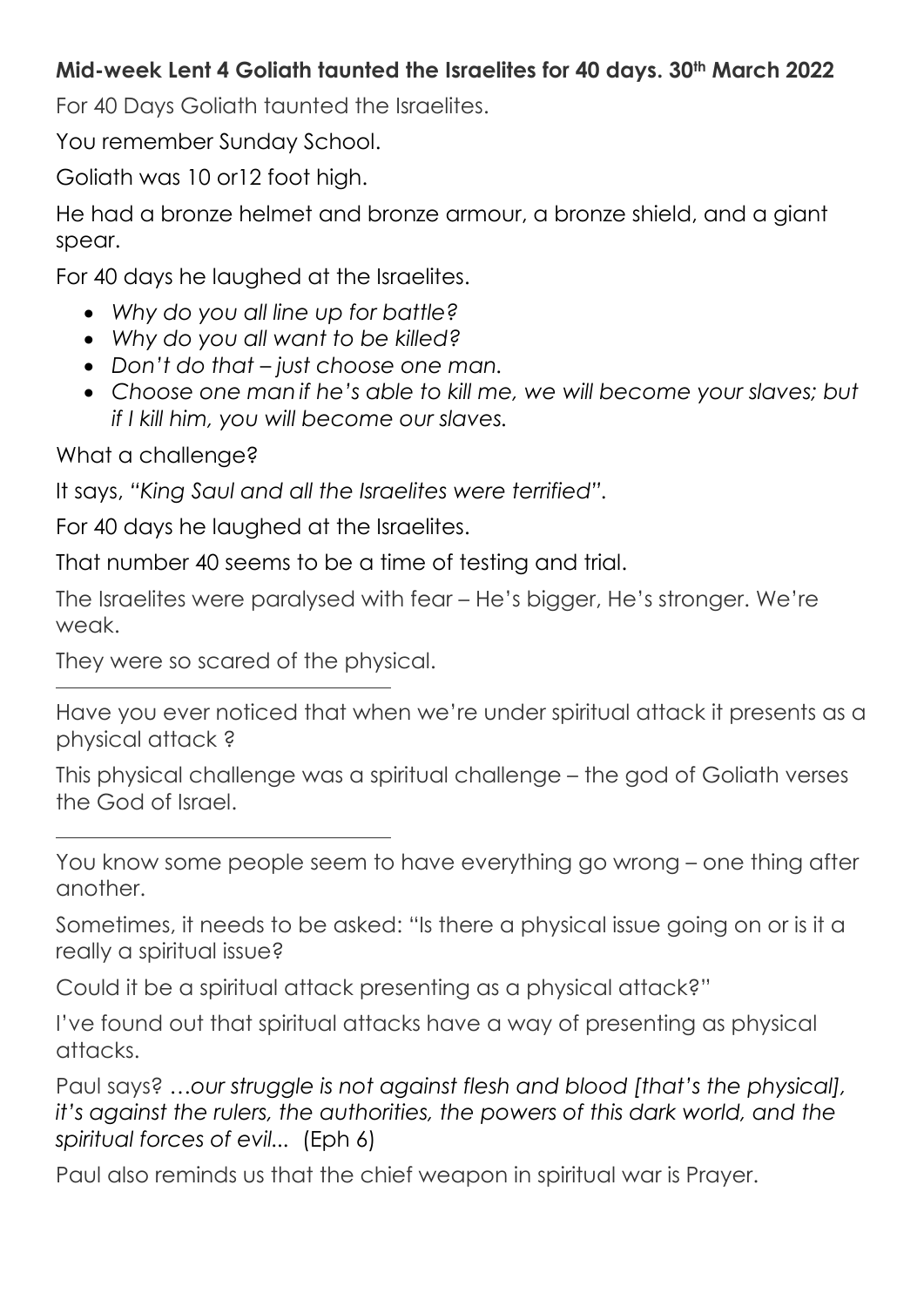If we're fighting the physical with physical, we will stand in fear like the Israelites – just staring and saying - they're too big, they're too strong, their spears are too sharp.

The shepherd boy says what about spiritual war – prayer – God's word.

For 40 days and nights the Israelites were just melting away with fear – not a single prayer - the people of God – the chosen race – and not a single prayer.

This was a spiritual battle presenting as a physical battle – all they could see was a physical giant - and what's more, they counted their loss before the battle even began.

Unfortunately, we tend to see our physical problems and struggles in nonspiritual terms. And because of that, we tend to seek non-spiritual solutions. We rely on our own strength.

David and Goliath are a perfect example of a spiritual battle presenting as a physical battle.

The physical aspects of this battle were terrifying.

David recognized straight away that this is a spiritual battle – this is a battle where God will be on his side.

David spoke to Saul, "Your Majesty, no one should be afraid of this Philistine! I will go and fight him"

Saul only saw a physical battle and refused to let David fight.

You're too small. You're too young. You have no experience.

David insisted.

Saul agrees to let David fight Goliath – physically. He puts a helmet, an armour, and a sword on David – ready for a physical fight.

David takes two steps and realises he can't even walk. He's never had an armour before – it's too restrictive, too heavy.

David throws the armour – the helmet, and the sword – some where.

For David this is a spiritual battle.

In full spiritual war mode David attacks - on his knees.

He makes a statement and here is where the battle was won – before the slingshot – before the stones: *"You are coming against me with sword and spear but I come against you in the name of the Lord Almighty, the God of the Israelites, which you have defied."* 

He fought spiritually using the name above all names.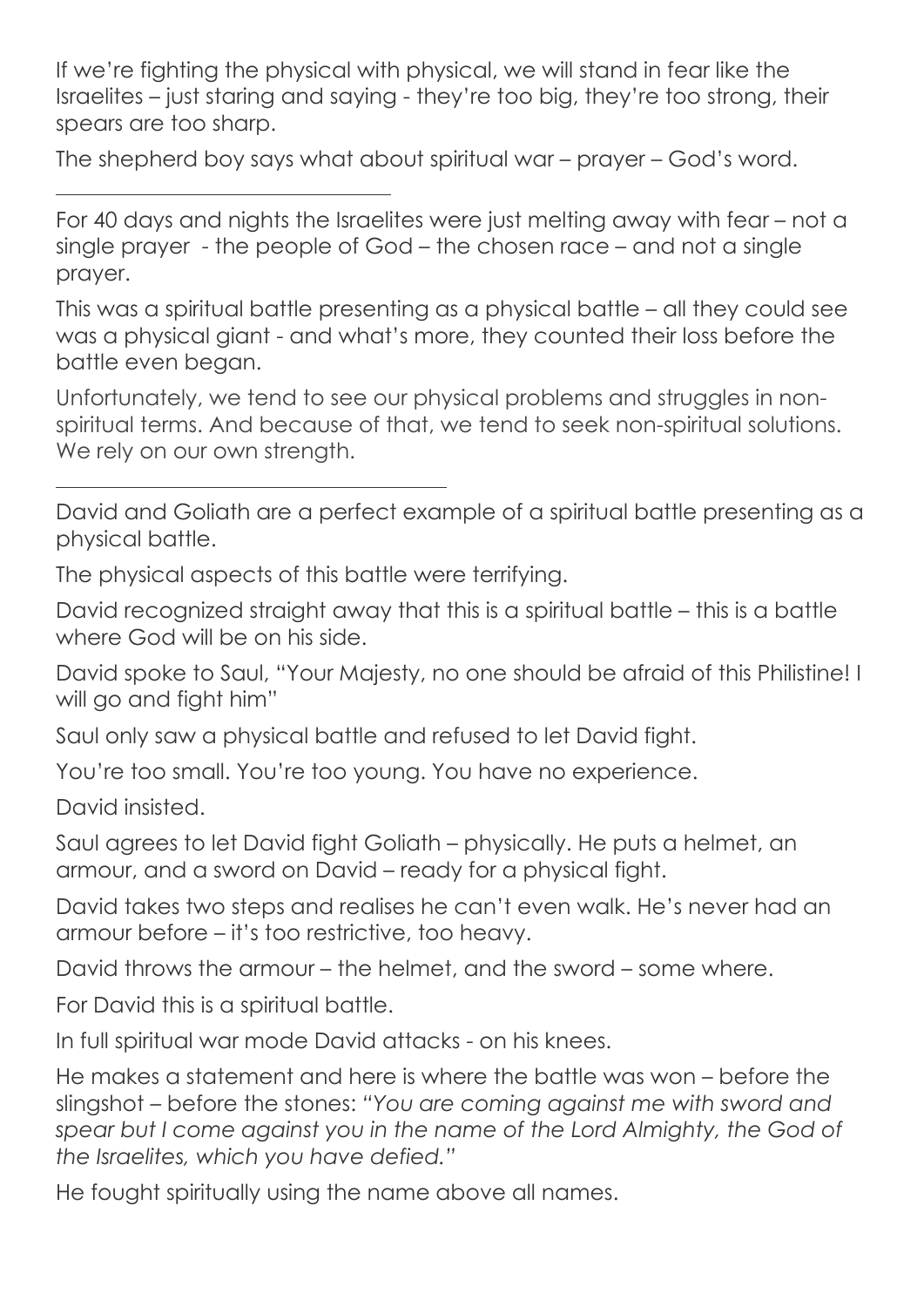He picks up 5 little stones, smooth stones, against the mighty Goliath – that's not physical – that is spiritual.

What do you think of this?

If you read about all the battles Israel had with the local tribes – you discover Goliath had 4 giant brothers: Ishbi, Saph, Lahmi, and the other one is not named – he's simply called the one with 6 fingers on each hand and 6 toes on each foot.

David picks up 5 stones? 5 giant brothers?

I wonder – was David taking on the whole Goliath clan – one stone for each.

I guess we have to wonder – but 5 stones? 5 Goliath brothers??

Are our physical battles a sign of a spiritual battle?

This could be a cruel question to someone who is seriously ill – it suggests you're not praying – you're not spiritual.

I just would like you to consider.

It's common sense to fight a physical battle physically, with medical help, – especially an illness.

It's also common sense to know that physical problems stem from Spiritual problems. Jesus healed physical problems spiritually through forgiveness.

God invites us to look beyond the physical battle and see there is a Spiritual battle going on – and fight it spiritually with God's word and with prayer.

Kings Saul and all other earthly kings invite us to stand and take on the physical battle physically – the thought is terrifying– it paralysed the Israelites for 40 days and 40 nights.

Jesus faced the devil after 40 days of fasting, hungry, tired, and vulnerable.

It presented as a physical battle – the temptations were physical.

Jesus attacked the physical battle spiritually: "Away from me, Satan! For it is written: 'Worship the Lord your God, and serve him only.'"

Of course the devil left him, and angels came and looked after him."

Jesus took on the ultimate physical fight – the devil and death – with no strength of his own whatsoever – only the weapons of spiritual war Prayer and God's word.

Let me put it to you behind every physical attack there is a spiritual war.

Jesus walked to the cross – on the way they beat him physically, they spat on him physically, they wagged their heads, and laughed at him physically, they killed him physically.